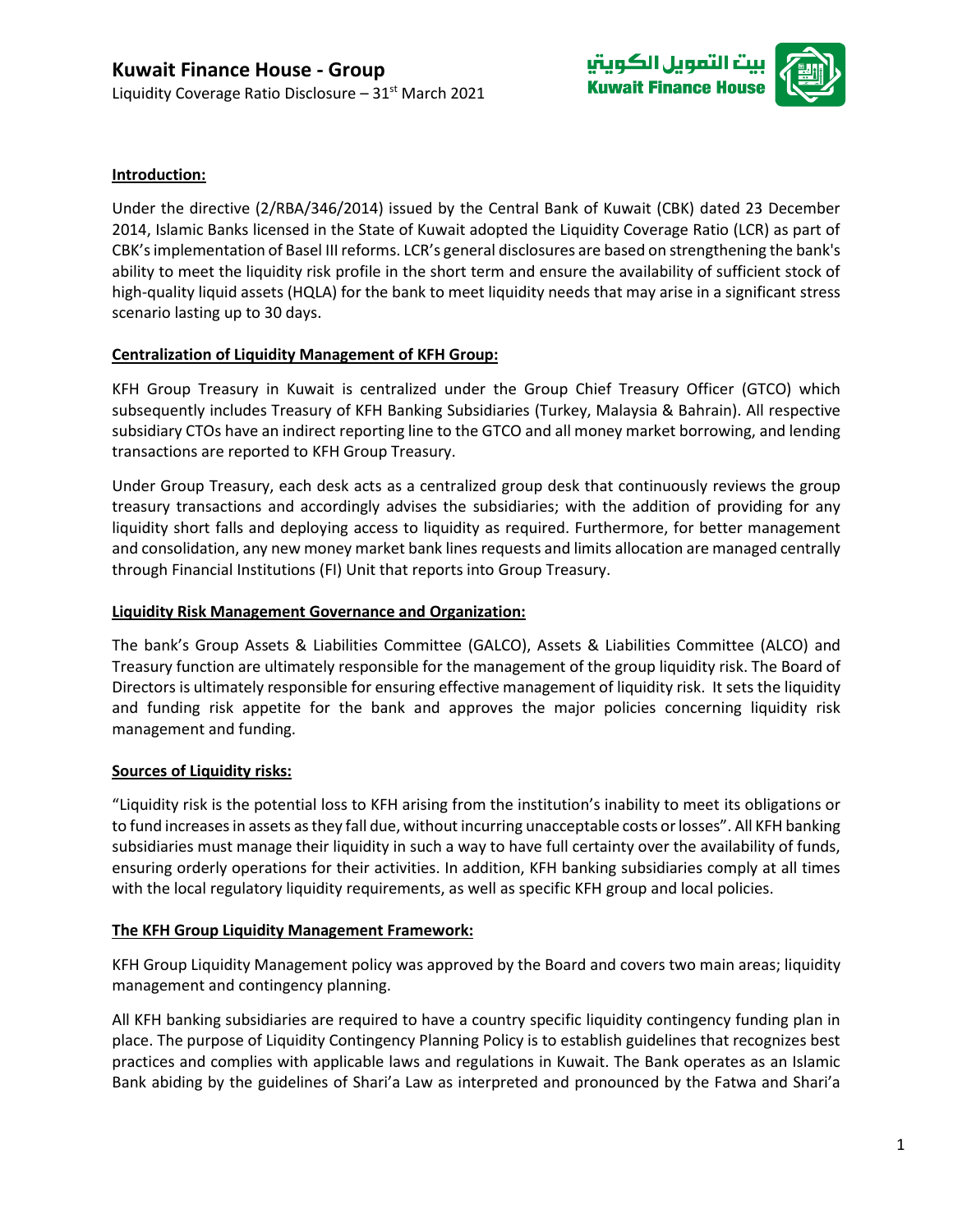## **Kuwait Finance House - Group**

Liquidity Coverage Ratio Disclosure -  $31<sup>st</sup>$  March 2021



Supervisory Board (FASSB) of the Bank as well as any Shari'a guidelines issued by the regulatory bodies in the State of Kuwait.

#### **Results Analysis and Main Drivers**

KFH Group sustained a comfortable HQLA buffer during the three months ending 31 March 2021, averaging roughly KD 5.524 billion (post-haircut) versus an average net cash-outflow of KD 2.776 billion. Furthermore, the average LCR for the stated period was 195.4 %.

The average HQLA portfolio after applying flow rates is composed of 94.94 % "Level 1" assets, mainly in the form of cash and reserve balances with the CBK and central banks of countries in which our subsidiaries operate.

The main drivers of the net cash outflows were a combination of retail deposits and small business combined with unsecured wholesale funding totaling 60.03 % of total cash-outflows.